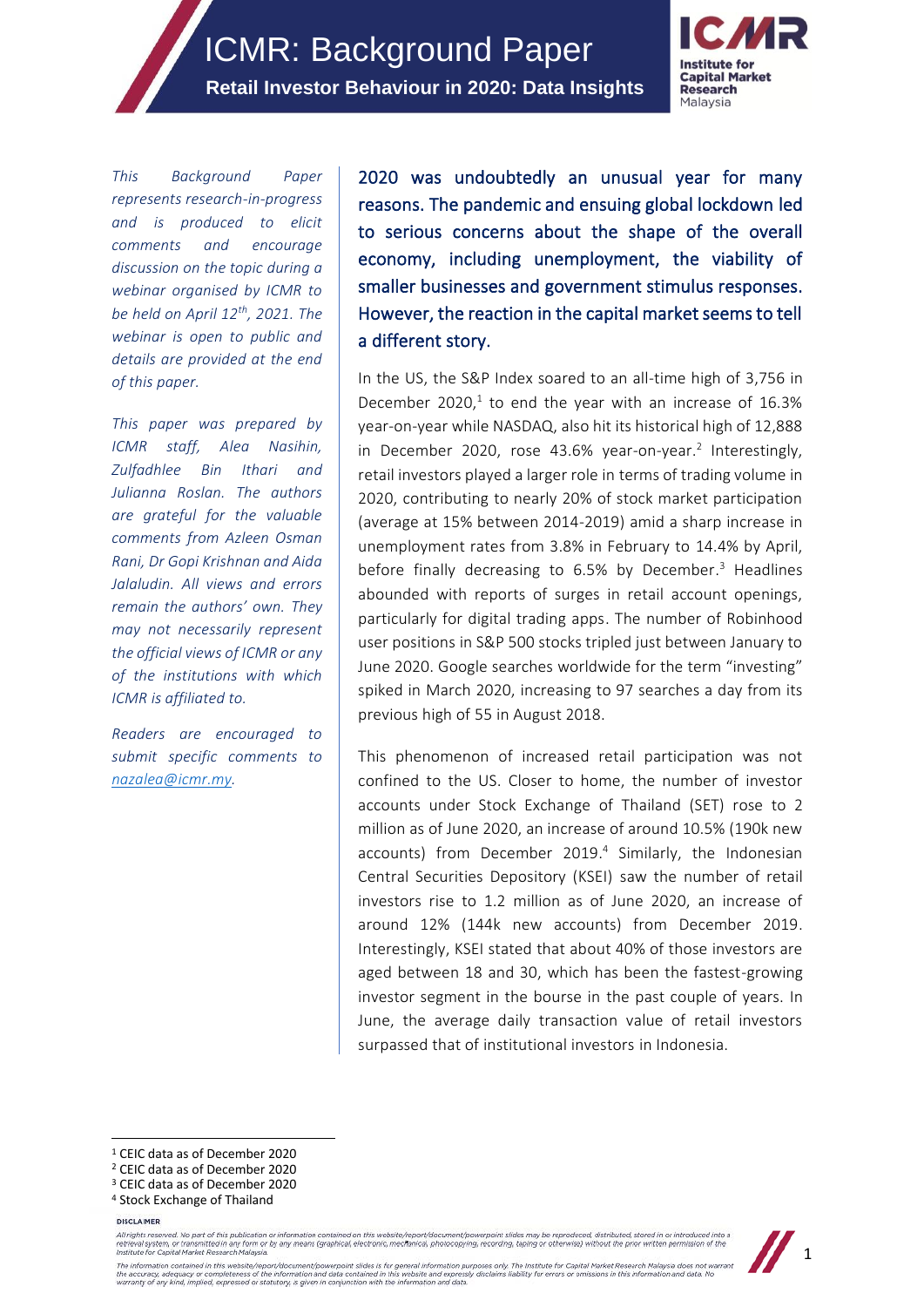

# The Malaysian Context

In Bursa Malaysia, retail average daily trading value (ADV) hit a historical record of RM1.6 billion in 2020, a 236% increase from 2019 (Figure 1). The top 3 sectors that had garnered the retail investors' interest in 2020 were Healthcare, Technology and Industrial Products and Services.



Figure 1: Retail Investors' Average Daily Trading Value

*Source: Bursa Malaysia*

In August 2020, the Securities Commission Malaysia (SC) conducted a review based on a sample of more than 19,000 most active CDS accounts, accounting for two-thirds of the total volume traded in each of the most active stocks in August 2020.<sup>5</sup> From this sample, it was found that 83% of retail trading activity took place in stocks valued at less than RM0.50, and that retail trading interest was focused on the ACE and Fledgling markets. This reflects the outstanding performance of the ACE market, which rose 105.4% year-on-year in 2020 (compared to 2.4% year-on-year for the KLCI Index).

Participation of local retail investors in Bursa reached 32% in terms of trading value, the highest it has been in a decade. Local retail investors also remained net buyers throughout 2020, propping up the bourse while local and foreign institutional investors sold off their holdings. Both net trading value and net trading volume of local retail investors in 2020 were about 5 times more than in 2019 (Figure 2 and Figure 3).

DISCLAIMER

All rights reserved. No part of this publication or inford on this website/re  $int/b$ duced distributed star erver us published in membran temahnel arrangement population and published and particulation of the prior was membrand in the prior within the prior within the prior within permission of the<br>Initied in any form or by any Institute for Capital Market Research Malaysia



The information contained in this website/report/document/powerpoint slides is for general information purposes only. The institute for Capital Market Research Malaysia does not warrant<br>the accuracy, adequacy or completene

<sup>5</sup> Securities Commission Malaysia Annual Report 2020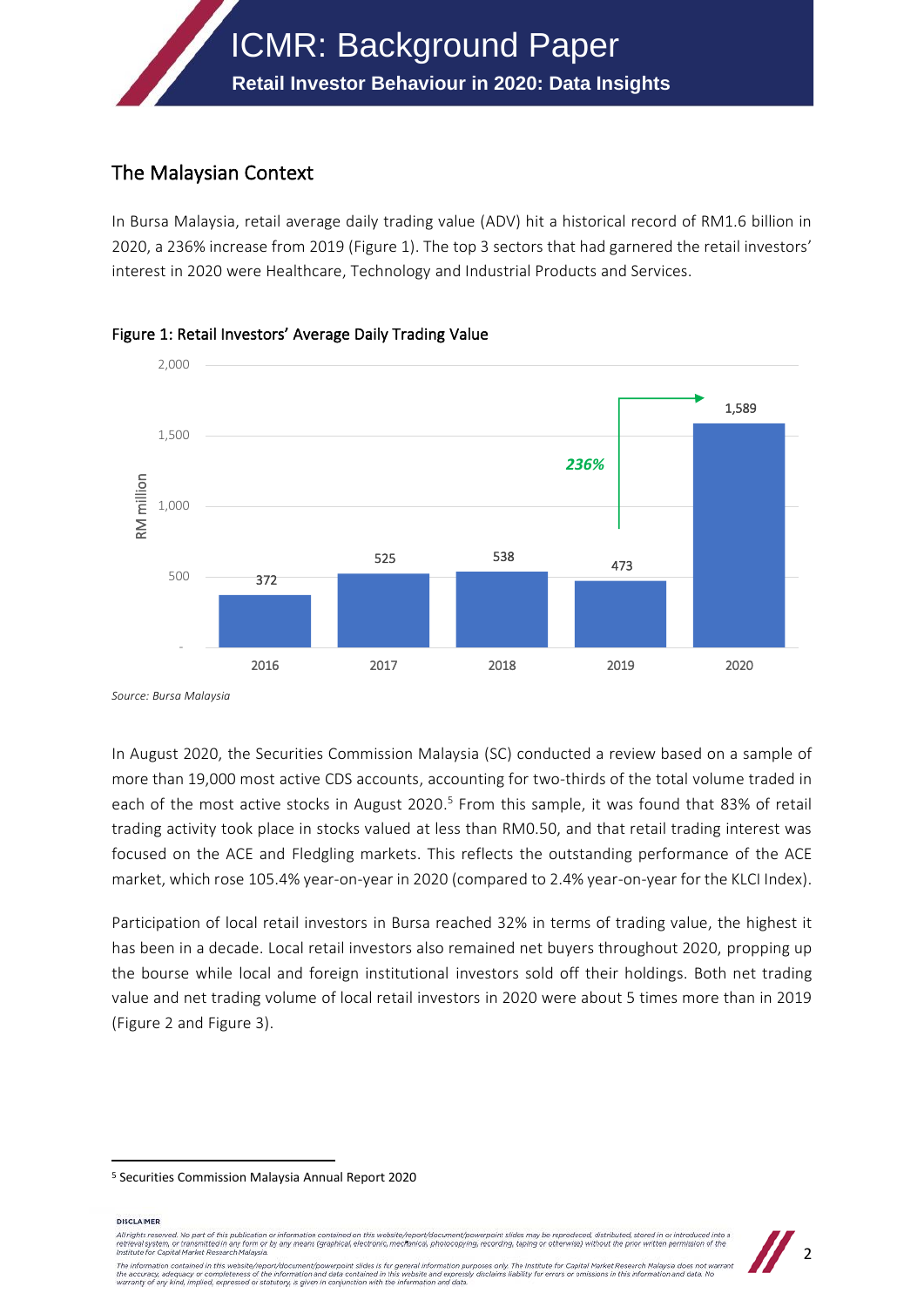





*Source: CEIC, ICMR; Data updated as at end Feb 2021*

![](_page_2_Figure_4.jpeg)

Figure 3: Bursa Malaysia Net Trading Volume by Investor

*Source: CEIC, ICMR; Data updated as at end Feb 2021*

Bursa Malaysia also saw a surge in new individual CDS account openings, with a 132% increase yearon-year in 2020. 64% of the new accounts opened in 2020 were from those aged 25-44 years old, signifying renewed interest from a younger generation of investors.<sup>6</sup> Investors aged between 35–54 years old were the largest contributor to retail ADV, contributing about half of the ADV or RM794.5 million in 2020 (Figure 4).

DISCLAIMER

All rights reserved. No part of this pubentrieval system, or transmitted in any form or by any means contained or this website, epoch observating permissions and the processive contained to the content of the prior written processes and the content of the prior ission of the

![](_page_2_Picture_11.jpeg)

<sup>6</sup> Bursa Malaysia FY2020 Financial Results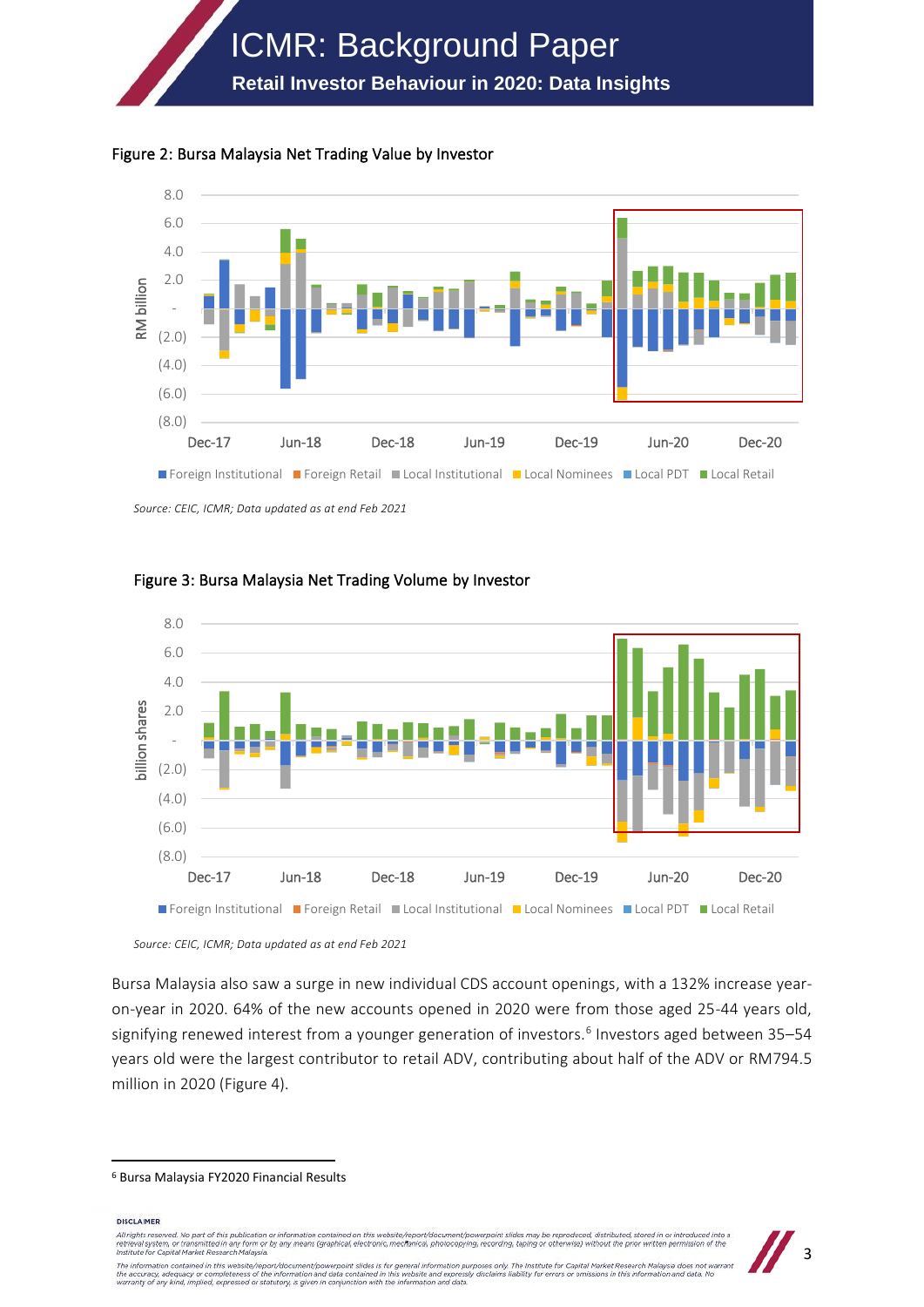Based on the same SC review of the 19,000 most active CDS accounts by volume in 2020, it was highlighted that 75% of these accounts belonged to investors above 40 years old, with 87% of these accounts opened prior to 2020.<sup>7</sup> This could indicate that the older and more experienced investors are still more active volume-wise.

**Retail Investor Behaviour in 2020: Data Insights**

ICMR: Background Paper

![](_page_3_Figure_1.jpeg)

![](_page_3_Figure_2.jpeg)

*Source: Bursa Malaysia*

2020 also saw remarkable growth in online trade values due to a shift towards electronically mediated transactions. Online trades accounted for 47% of total trade value in 2020, compared to 37% in 2019. The ADV of online trades also grew 156% in value in 2020, to RM2.0 billion from RM0.8 billion in 2019 (Figure 5).<sup>8</sup>

In 2020 online-only brokers saw 249% growth year-on-year, <sup>9</sup> with Rakuten Trade stating that about 80% of their customer base is below 40, which would capture the extent that younger investors are entering the market for the first time in 2020.

![](_page_3_Figure_6.jpeg)

## Figure 5: Contribution of Total Trade Value in Bursa Malaysia

#### DISCLAIMER

.<br>All rights reserved. No part of this publication or information contained on this website/report/document/pe erpoint slides may be re duced, distributed, stared in or introduced into a Ail rights reserved. We part of this publication of intermation contained on this webstep-poportrodiculture powerpoint sheet may be reproduced, astrolled, stored in or introduced into<br>retrieval system, or transmitted in an

![](_page_3_Picture_13.jpeg)

<sup>7</sup> Securities Commission Malaysia Annual Report 2020

<sup>8</sup> Bursa Malaysia FY2020 Financial Results. Data obtained from briefing deck and is limited to 2019 & 2020

<sup>9</sup> Securities Commission Malaysia Annual Report 2020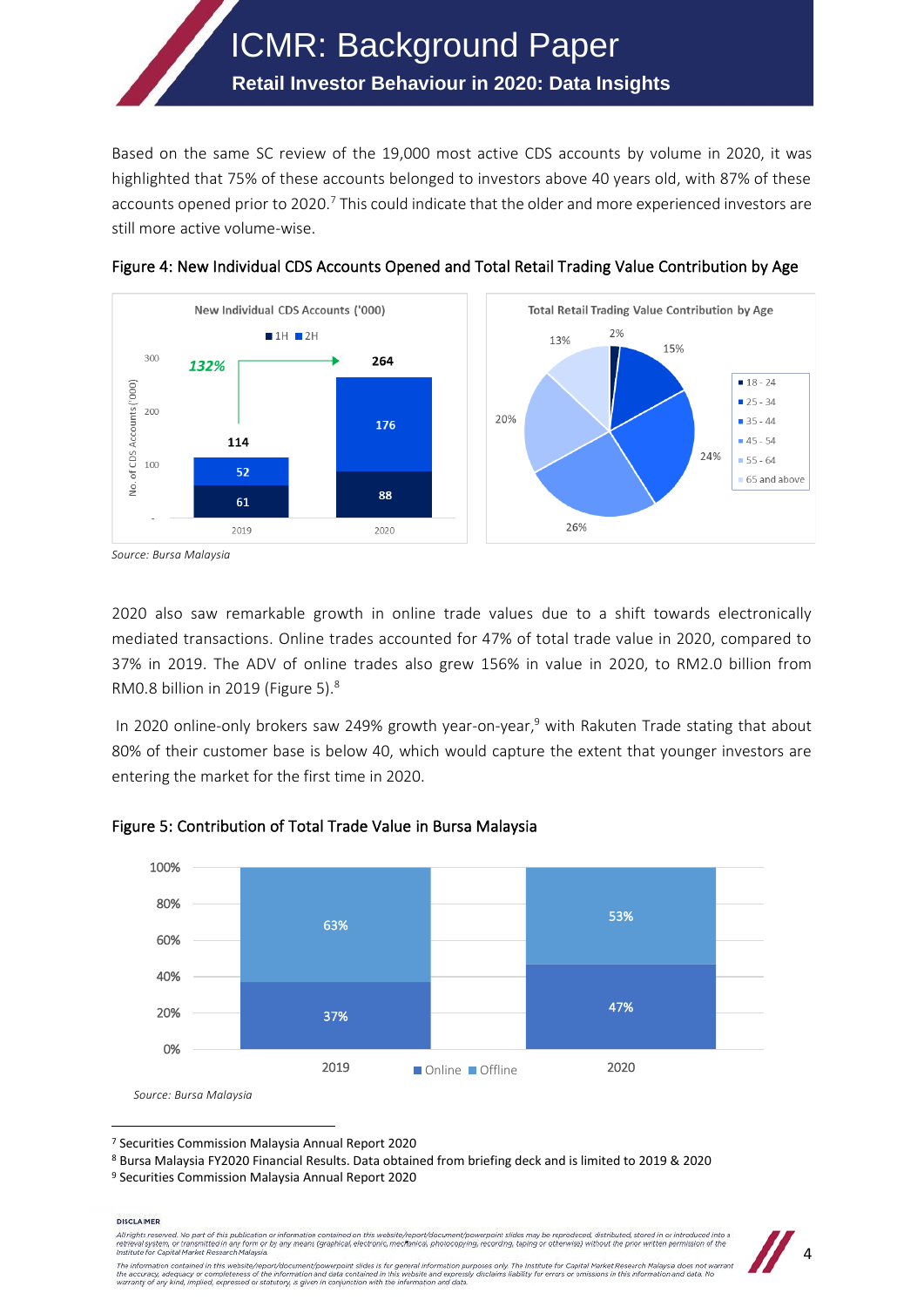## **Retail Investor Behaviour in 2020: Data Insights**

Growth in retail investor participation was also seen in other areas of the capital market. Notably, 175,000 new digital investment management (DIM) accounts were opened in 2020, a more than 700% increase from 2019,<sup>10</sup> indicating growing interest in the digital investing and roboadvisory segment. As a whole, the fund management industry grew by 10% to total assets under management (AUM) of RM905.5 billion in December 2020 (Figure 6). By breaking down the total AUM into the various sources of funds, it is found that unit trust funds alone accounted for more than 57% of the total AUM (Figure 7).<sup>11</sup>

![](_page_4_Figure_3.jpeg)

Figure 6: Malaysian Fund Management Industry Assets Under Management for 2016 - 2020

*Source: Securities Commission, ICMR*

![](_page_4_Figure_6.jpeg)

## Figure 7: Breakdown of Malaysian Fund Management Industry Assets Under Management 2016 - 2020

<sup>10</sup> Securities Commission Malaysia Annual Report 2020

<sup>11</sup> Securities Commission Malaysia Annual Report 2020

#### DISCLAIMER

All rights reserved. No part of this publication or information contain ed on this website/report/document/po erpoint slides may be repr duced, distributed, stared in or introduced into a entrieval system, or transmitted in any form or by any means contained or this website, epoch observation planet planet and a matematical processes and the interest of the matematical processes of the matematical processes

![](_page_4_Picture_13.jpeg)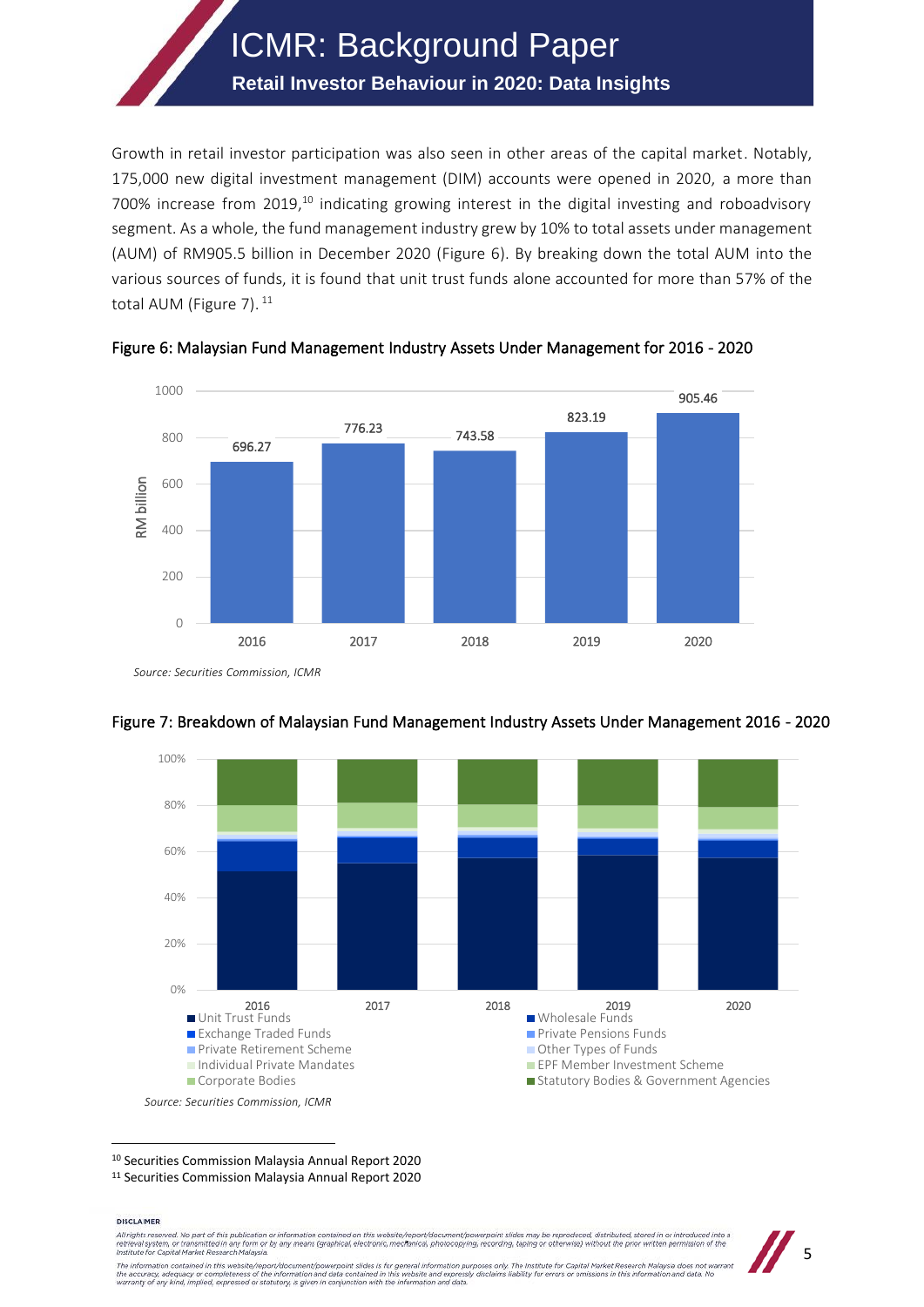# **Retail Investor Behaviour in 2020: Data Insights**

There was also strong retail participation in the newer fundraising avenues – namely equity crowdfunding (ECF) and peer-to-peer lending (P2P). Funds raised through ECF rose from RM 32.74 million in 2017 to RM127.73 million in 2020 (Figure 8).<sup>12</sup> In the ECF space, 60% of the investors are retail and more than 40% of the investors are below 35 years old (Figure 9).

![](_page_5_Figure_3.jpeg)

#### Figure 8: ECF Funds Raised since 2017

*Source: Securities Commission, ICMR*

![](_page_5_Figure_6.jpeg)

## Figure 9: ECF Investor Profile by Investor Type and Age

*Source: Securities Commission, ICMR*

<sup>12</sup> Securities Commission Malaysia Annual Report 2020

#### **DISCLAIMER**

All rights reserved. No part of this publication or information contained on this website/report/document/powerpoint slides may be reproduced, distributed, stored in or introduced into a<br>retrieval system, or transmitted in

![](_page_5_Picture_12.jpeg)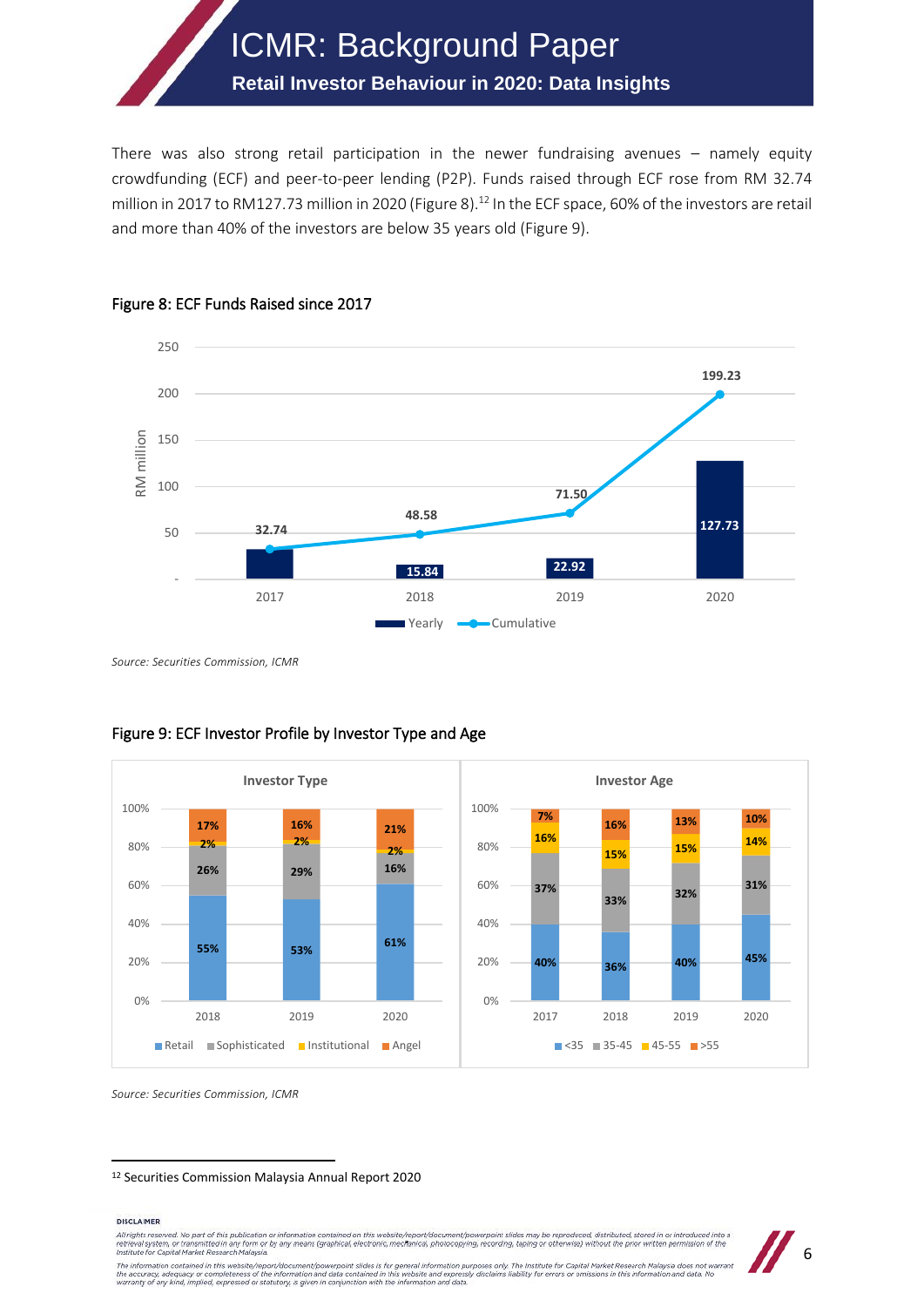The same trend is also seen in the P2P market whereby funds raised rose from RM37.15 million in 2017 to RM503.31 million in 2020 (Figure 10).<sup>13</sup> About 90% of the investors are retail and more than 60% of the investors are below 35 years old (Figure 11).

ICMR: Background Paper

**Retail Investor Behaviour in 2020: Data Insights**

![](_page_6_Figure_1.jpeg)

![](_page_6_Figure_2.jpeg)

*Source: Securities Commission, ICMR*

![](_page_6_Figure_4.jpeg)

## Figure 11: P2P Investor Profile by Investor Type and Age

*Source: Securities Commission, ICMR*

<sup>13</sup> Securities Commission Malaysia Annual Report 2020

#### **DISCLAIMER**

DISCLAIMER<br>All rights reserved. No part of this publication or information contained on this website/report/document/powerpoint slides may be reproduced, distributed, stored in or introduced into a<br>retrieval system, or tra

![](_page_6_Picture_10.jpeg)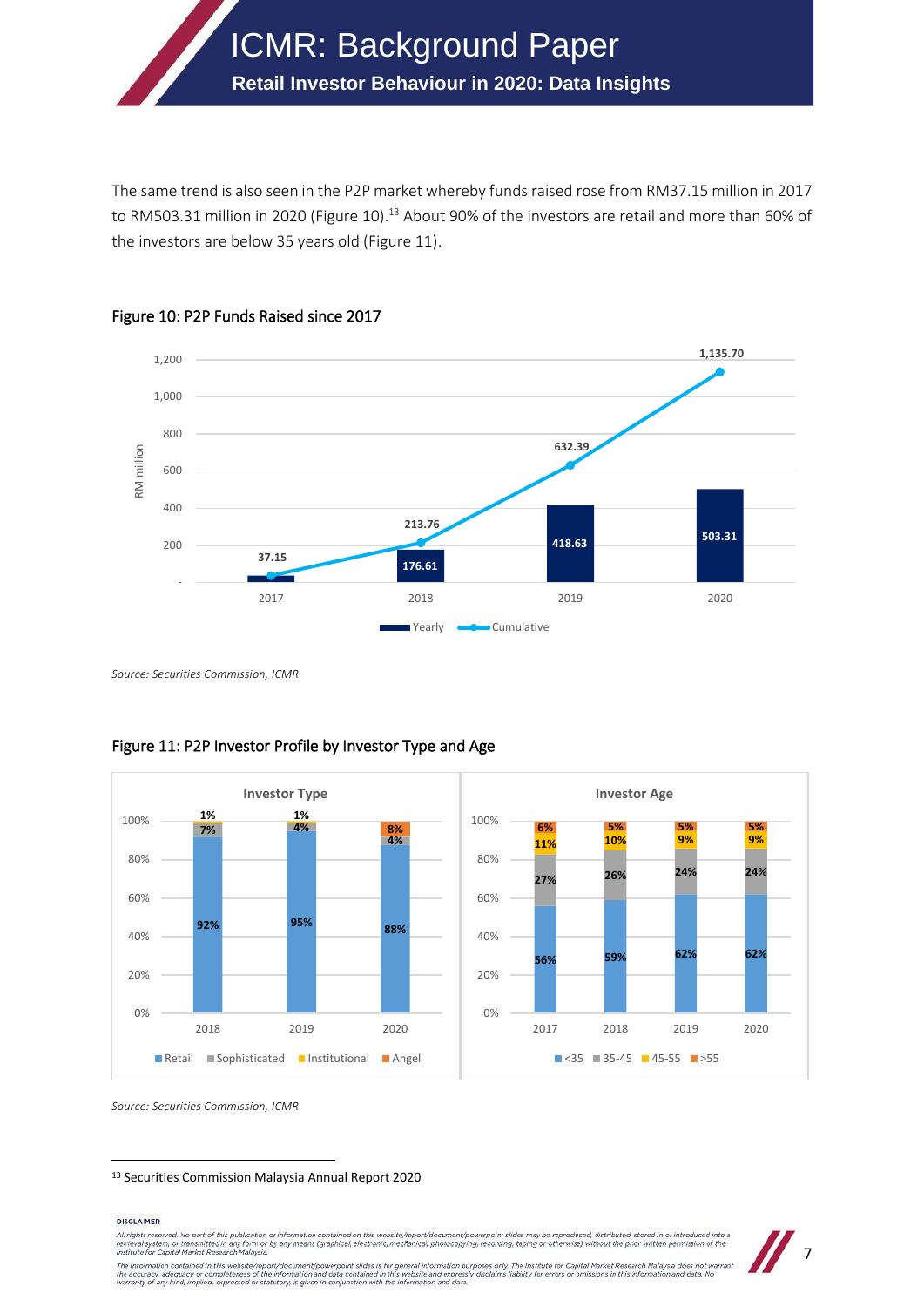# Possible Reasons For This?

There have been many proposed theories as to what led to the significant increase in retail interest in 2020. However, it is still premature to conduct a full empirical study to understand the impact of the counter-cyclical policies introduced during the pandemic as the transmission effects of the measures are subjected to lag effects, especially as some of the measures are ongoing. Nonetheless, capital markets, have always served more as a "forward-looking" barometer. Thus, it can act as a useful indicator for understanding the emerging and underlying trends in capital markets and the broader economy, for instance understanding the changing consumer and investor patterns.

One key catalyst which led to the rise in capital markets and the increase in retail interest in 2020 is the additional market liquidity, which was driven by multiple factors. It has been posited that globally, the pandemic created a "perfect storm", where the combination of government stimulus measures, stayat-home orders which led to lower discretionary spending, lower interest rates and increased accessibility to investing all played a role in creating "excess savings", boosting market liquidity and encouraging retailers to enter the market.

A study by The Economist of 21 high income countries showed that households saved USD 6 trillion in the first 9 months of 2020, double the estimated USD 3 trillion they would have saved if not for the pandemic. Unlike previous recessions, household savings actually increased in these countries, likely fuelled by a drop in discretionary consumer spending during the lockdown and various government measures.

Further, a survey of six countries conducted by Allianz showed that the COVID-19 lockdowns changed saving behaviours. People not only saved more, for the lack of consumption opportunities, but they also saved differently, channelling more money into capital market products such as equities and investment funds.

Another potential catalyst which deserves further discussion is the extent that blanket policy measures introduced at the start of the pandemic to provide financial relief for the wider population amidst economic uncertainties, also ended up providing additional cashflow for retail investors to channel into investments.

Taking a more specific look into the Malaysian context, a myriad of possible factors could have led to the increase in retail participation. On 18<sup>th</sup> March 2020, the government announced stay-at-home measures accompanied by various stimulus measures. A blanket loan moratorium was announced for six months commencing  $1<sup>st</sup>$  April 2020, freeing up an estimated RM97.26 billion, of which RM63.22 billion were utilised by individuals.<sup>14</sup> This was coupled with record low overnight policy rate of 1.75% as of end 2020 (with rates having been cut by a total of 125 basis points in 2020).

At the same time, the mandatory contribution rate for EPF was lowered from 11% to 7% for the period of April to December 2020 which was estimated to unlock up to RM10 billion worth of private consumption. Conditional withdrawals from EPF were also allowed under various i-Lestari and i-Sinar

**DISCLAIMER** 

.<br>All rights reserved. No part of this publication or information contained on this website/report/document/powerpoint slides may be reproduced, distributed, stored in or introduced into a Ail rights reserved. We part of this publication of intermation contained on this webstep-poportrodical providence singles reproduced, astroclean states in or introduced interest interest in the material of the experiment

![](_page_7_Picture_12.jpeg)

The information contained in this website/report/document/powerpoint slides is for general information purposes only. The institute for Capital Market Research Malaysia does not warrant<br>the accuracy, adequacy or completene

<sup>&</sup>lt;sup>14</sup> Data as of 25 September 2020. Association of Banks Malaysia (12 March 2021)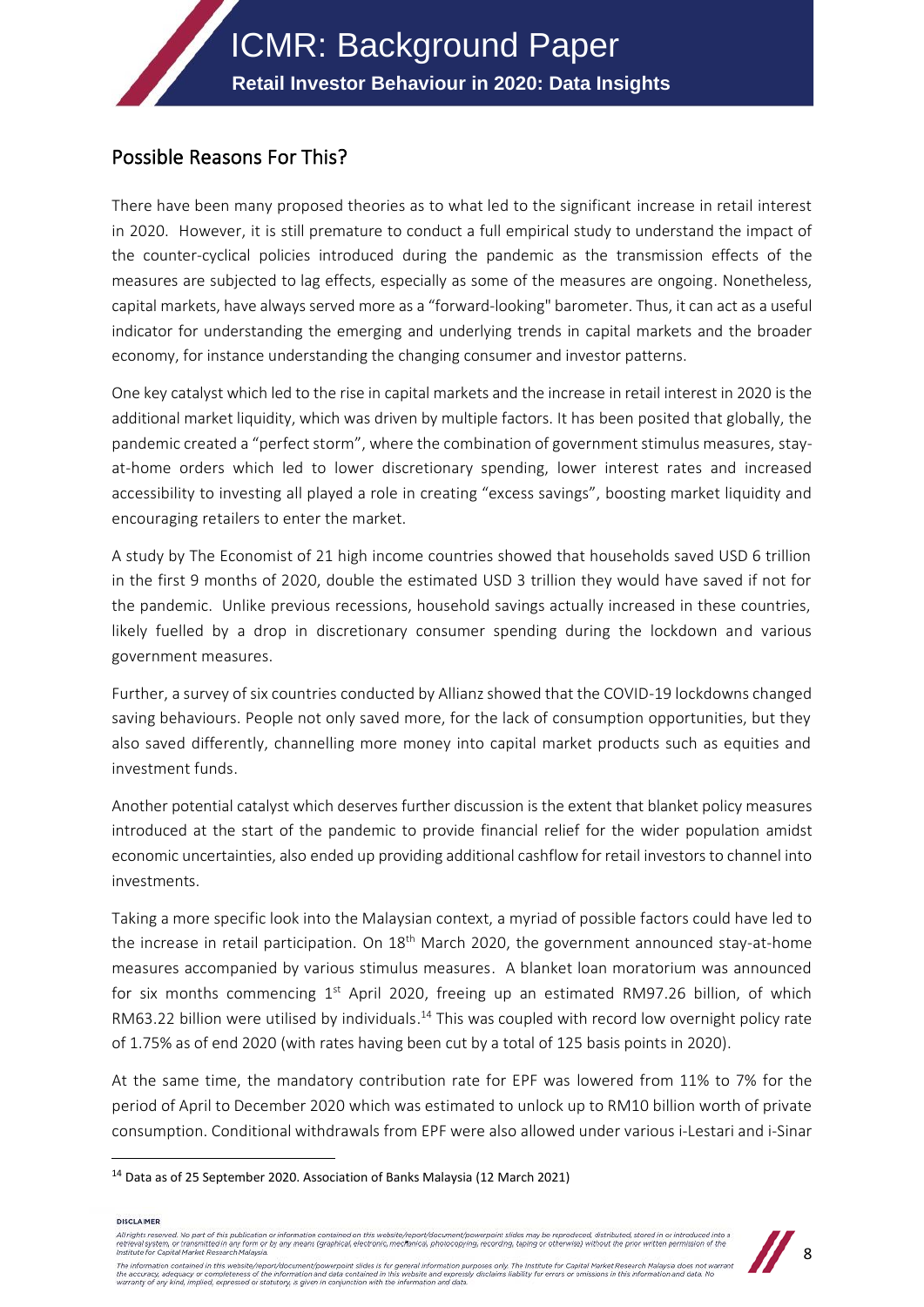## **Retail Investor Behaviour in 2020: Data Insights**

measures. It was estimated that i-Lestari, which allowed withdrawals from EPF's Account 2, benefitted 5.16 million members with a total value of RM18.1 billion in 2020. To provide additional financial relief, PRS contributors were also allowed a penalty-free one-off withdrawal of up to RM1,500 from their Account B (per provider), without tax penalty. This saw a significant increase in withdrawals from PRS with pre-retirement withdrawals in 2020 increasing to 52% of total withdrawals, compared to only 18% of total withdrawals in 2019.<sup>15</sup> Moving forward, while i-Sinar was initially estimated to benefit around 2.5 million individuals, the relaxing of withdrawal conditions commencing March 2021 may lead to additional applications. EPF estimates that up to RM90 billion may be withdrawn under the i-Sinar scheme, with RM 52.48 billion having been approved for 5.94 million applicants as of  $12<sup>th</sup>$  March 2021.<sup>16</sup>

Based on a mapping of Bursa trading activity against pivotal news events, it would appear that trading volume and value started to spike in May 2020, peaking in August 2020 before dropping at the end of September 2020. This seems to coincide with the timeline of the loan moratorium, as it commenced in April and the blanket moratorium ended on 30<sup>th</sup> September 2020. These spikes also coincided with announcements on OPR cuts (Figure 12).

![](_page_8_Figure_4.jpeg)

## Figure 12: Timeline of Key Announcements Mapped against Bursa Malaysia Trading Volume and Value for 2020

*Source: ICMR, BNM, EPF, various news portals*

**DISCLAIMER** 

All rights reserved. No part of this publication or information contain d on this website/repo ort/document/po erpoint slides may be re duced, distributed, stared in or introduced into a smitted in any form or by any means (graphical, electronic, mechanical, photocopying, recording, taping or otherwise) without the prior written per mission of the Institute for Capital Market Research Malaysia The information contained in this website/report/document/powerpoint slides is for general information purposes only. The institute for Capital Market Research Malaysia does not warrant<br>the accuracy, adequacy or completene

![](_page_8_Picture_11.jpeg)

<sup>15</sup> Securities Commission Malaysia Annual Report 2020

<sup>16</sup> Laporan Laksana ke-46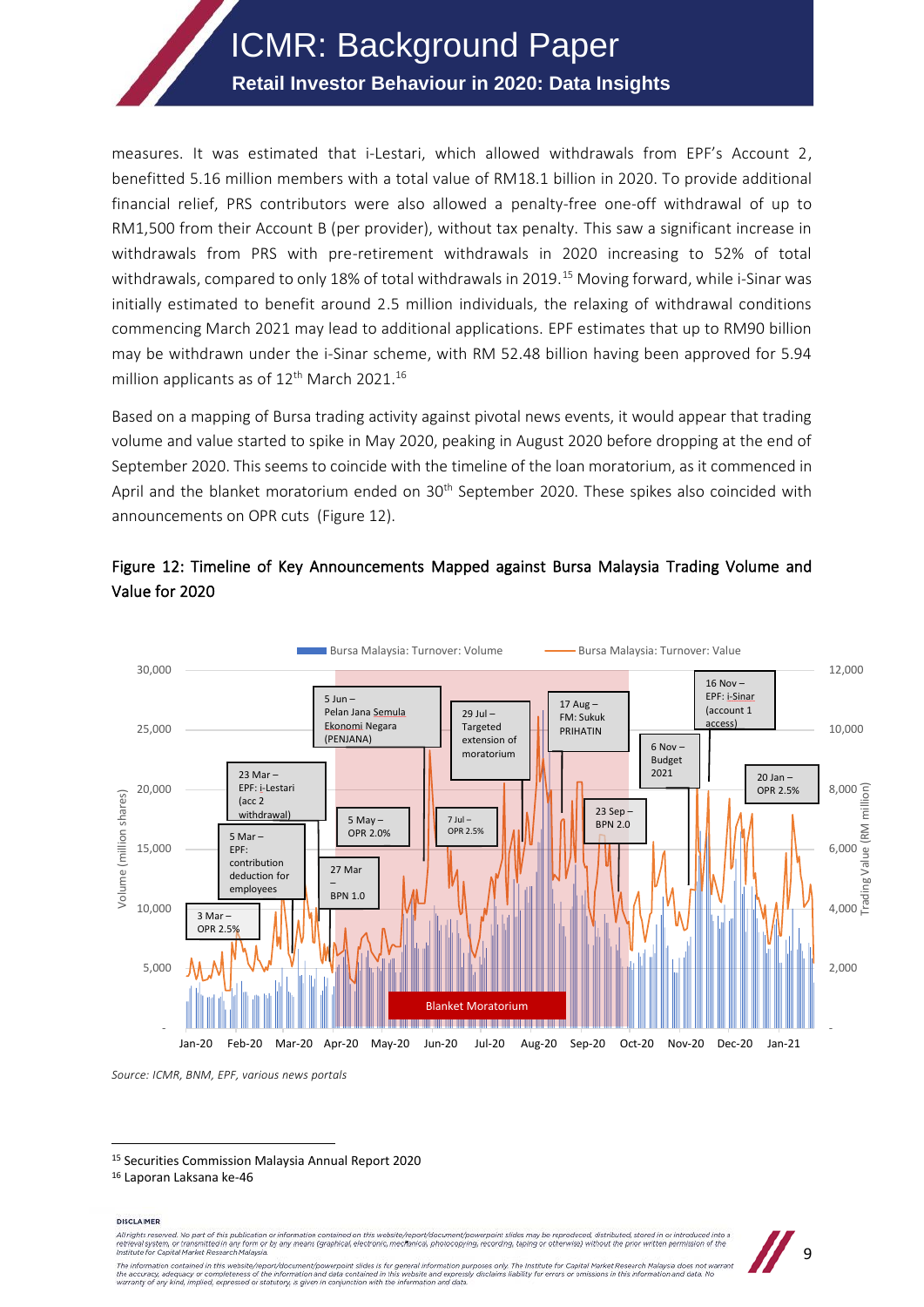# ICMR: Background Paper **Retail Investor Behaviour in 2020: Data Insights**

While granular data for household income and expenditure in 2020 is not yet available, based on Department of Statistics Malaysia, it should be noted that while unemployment in Malaysia stood at 4.8% as of Q4 2020, the number of employed persons under the "skilled" category actually increased by 8.6% in Q4 2020, compared to the previous year. <sup>17</sup> However, employed persons in the semi-skilled category declined by 1.6 per cent while those in low-skilled category recorded a sharp decrease of 15.2 per cent. Similarly, own account workers, who consists mostly of micro and unregistered entrepreneurs, dropped 5.7 per cent as against Q4 2019.

This suggests that those with skilled employment, that usually tend to be higher paid compared to semi-skilled and low-skilled work, might have been relatively less impacted financially by the pandemic. Combined with a possible reduction in discretionary spending, these "excess savings" could have been channelled into the capital market.

As part of ICMR's ongoing research on financial inclusion, in our previous paper *[Enhancing Financial](https://www.icmr.my/financialliteracy/)  [Literacy in a Digital World: Global Lessons from Behavioural Insights and Implications for Malaysia](https://www.icmr.my/financialliteracy/)* ICMR had looked at how behavioural insights can inform us about the way investors behave and react. Drawing on behavioural insights in the context of the discussion on retail investors in 2020, part of this might indicate a form of mental accounting, as individuals view the sum that they had mentally set aside for loan payments or from excess savings as "spare cash". In turn, this implies that retail investors saw the capital market as being an avenue to make quick gains (as opposed to continuing payments on the loans or putting the money into safer options). Further, behavioural research has shown that automatic opt-out reduces friction and loss aversion, as most people will settle for the default option. Hence, the fact that the blanket loan moratorium was a default opt-out (as opposed to opt-in) may have nudged many people to accept the loan moratorium, even if their incomes were unaffected, hence freeing up liquidity.

This is in line with research examining investor data in Europe and UK, which posited that the lockdown left investors with more time on their hands, and that they "turned to their portfolios as a form of amusement". Behavioural research has indicated that boredom is an important factor in the development of gambling behaviour, which might also explain the preference for seeking quick gains in the capital market.

Further, the constant media coverage on the market rally, particularly on rubber stocks in Malaysia, could have created a sense of overconfidence and "gambler's fallacy" in entering the market. Social media and online forums, as well as reports on record number of retail investors globally, could also have enhanced societal peer pressure and the "Fear of Missing Out". As we had previously discussed in [our paper on the GameStop Rally,](https://www.icmr.my/the-gamestop-trading-rally-understanding-investor-behaviour-in-a-changing-world/) the rise of app-based investing also lowers barrier to entry into the market, making investing a lot more accessible to retailers.

While we cannot say for certain, at this juncture, the exact reasons which caused the spike in retail investor participation in 2020, the pandemic provides a unique opportunity to investigate their behaviour in these unprecedented conditions at the micro-level to better understand aggregated

**DISCLAIMER** 

<sup>.&</sup>lt;br>All rights reserved. No part of this publication or information contained on this website/report/document/powerpoint slides may be reproduced, distributed, stored in or introduced into a Ail rights reserved. We part of this publication of intermation contained on this webstep-poportrodical providence singles reproduced, astroclean states in or introduced interest interest in the material of the experiment

![](_page_9_Picture_10.jpeg)

The information contained in this website/report/document/powerpoint slides is for general information purposes only. The institute for Capital Market Research Malaysia does not warrant<br>the accuracy, adequacy or completene

<sup>17</sup> Department of Statistics Malaysia (2021) Labour Market Review Malaysia, Fourth Quarter 2020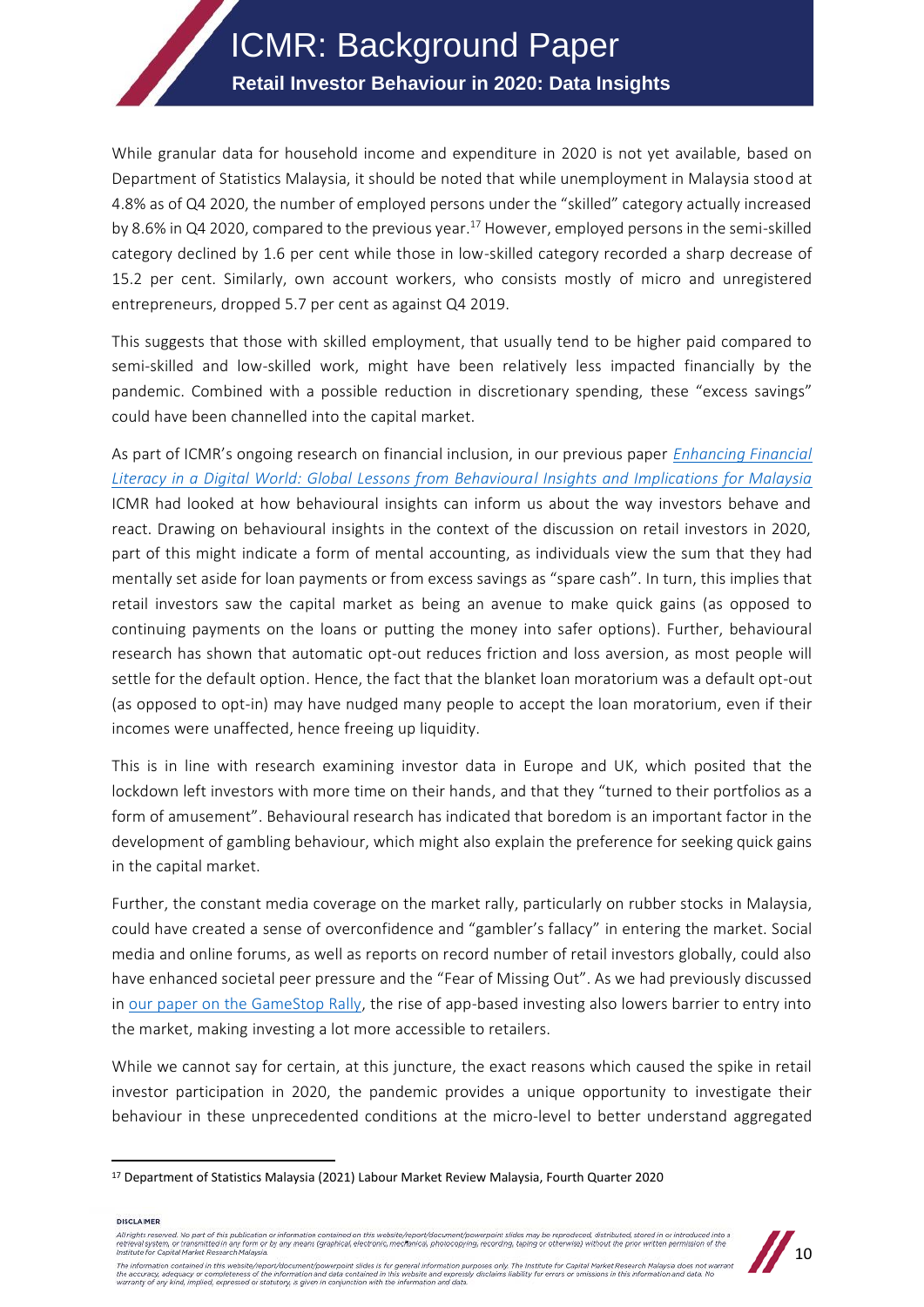market outcomes especially in the context of fast-evolving developments such as technology and the role of social media.

As part of our research project on retail investor behaviour, ICMR will also be conducting a survey later this year to better understand the perceptions and mindsets of millennials and Gen Zs who form the new class of investors.

# A Discussion: The Shape of Things to Come

While the renewed interest in investing is a welcome sign to increase the diversity and vibrancy of the Malaysian capital market, it also begs questions regarding the readiness of retail investors. Robust retail investor participation needs to be paired with sufficient financial literacy to ensure long-term financial wellbeing. This becomes particularly urgent as the new generation of investors will be navigating a world of financial tools and advice that is very different from just ten years ago. As we have seen in the recent GameStop saga, the increased accessibility to investing may also encourage risk-taking behaviour and perpetuate herd mentality.

Further, the implications of some COVID-19 policies such as the loan moratorium and EPF withdrawals may reverberate past the pandemic period. While these measures were urgently needed for many who were in dire financial situations, it may inadvertently encourage risk-taking behaviour for those who leveraged on these policies for short-term gains. Thus, in discussing the shape of things to come, it is also important to consider the implications of both the transitory and permanent factors affecting retail investor behaviour, such as the COVID-19 policies as well the role of technology and social media.

This also leads to bigger questions on how capital market policies can play a role in supporting informed investor behaviour, particularly in challenging times like these. Against the backdrop of some of these bigger questions, key issues that should also be delved further into, include but are not limited to:

- What does the retail investor pattern we saw in 2020 say about investor behaviour?
- How are the new generation of investors changing the way we think about investment?
- How do we strike a balance between making investment accessible and over encouraging risktaking behaviour?
- What is the role of digital platforms and social media content creators as younger investors increasingly invest and seek information online?
- How can financial education be more effective, and how do you educate someone on making decisions based on fundamentals and not sentiment?

**DISCLAIMER** 

All rights reserved. No part of this publication or information contained on this website/report/document/powerpoint slides may be reproduced, distributed, stored in or introduced into a<br>retrieval system, or transmitted in

![](_page_10_Picture_14.jpeg)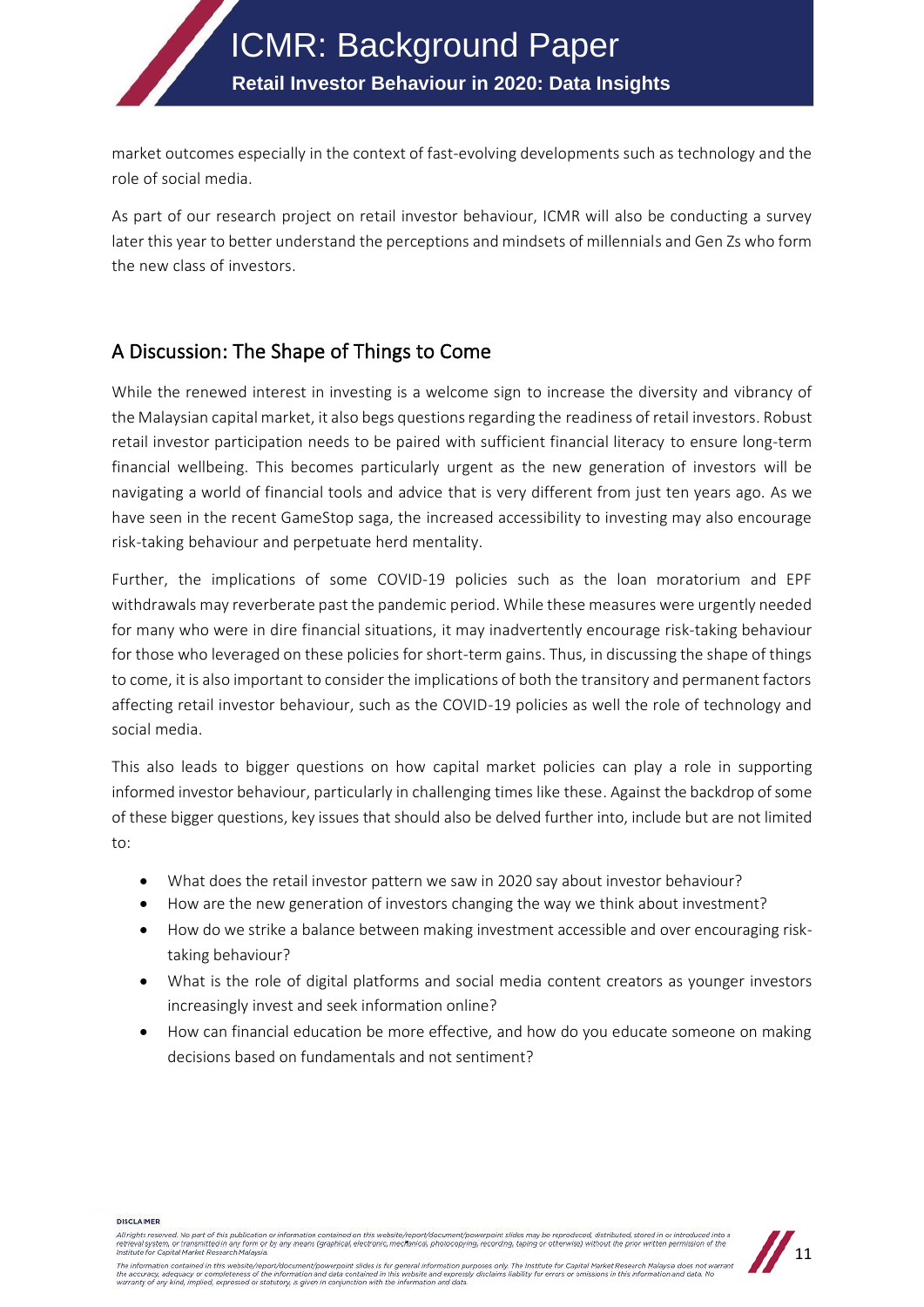**Retail Investor Behaviour in 2020: Data Insights**

To explore these issues in further detail, ICMR will be organising a webinar as follows:

![](_page_11_Picture_3.jpeg)

This webinar is free and open to public. Please [sign up here to register.](https://docs.google.com/forms/d/18RH_KkqkIwnTcZaF6ed-c8zKhcH5tYPdtp4VQ5cOH74/edit)

**DISCLAIMER** 

ы этить.<br>All rights reserved. No part of this publication crimitation contained on this website/report/document/powerpoint slides may be reproduced distributed, stored in or introduced into a<br>retrieval system, or transmit The information contained in this website/report/document/powerpoint slides is for general information purposes only. The institute for Capital Market Research Malaysia does not warrant<br>the accuracy, adequacy or completene

![](_page_11_Picture_7.jpeg)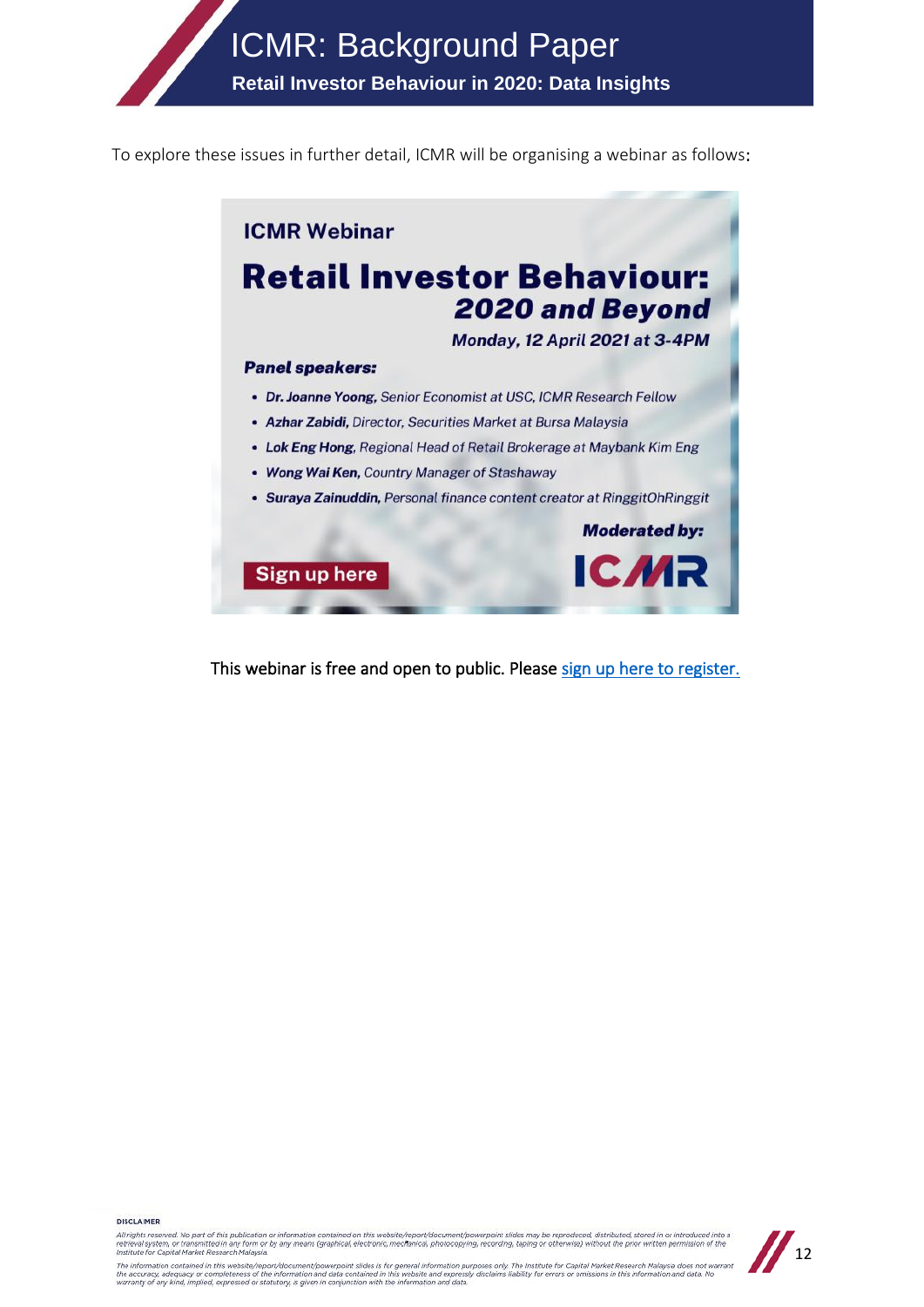# References

Mackintosh, P. (17 December 2020) "Who Counts as a Retail Investor?" Nasdaq. Available online at <https://www.nasdaq.com/articles/who-counts-as-a-retail-investor-2020-12-17> (Last accessed 19 March 2021)

Ramkumar, A. (7 June 2020) ""Investors' Love of Tech Drives Booming Market Rally." The Wall Street Journal. Available online at [https://www.wsj.com/articles/investors-love-of-tech-drives-booming-market](https://www.wsj.com/articles/investors-love-of-tech-drives-booming-market-rally-11591522201?mod=tech_lead_pos2)[rally-11591522201?mod=tech\\_lead\\_pos2](https://www.wsj.com/articles/investors-love-of-tech-drives-booming-market-rally-11591522201?mod=tech_lead_pos2) (Last accessed 19 March 2021)

Prasidya, Y. (28 August 2020) "The Rise of the Retail Investor: A New Force in Indonesia's Pandemic-hit Stock Market." The Jakarta Post. Available online at [https://www.thejakartapost.com/news/2020/08/27/the-rise-of-the-retail-investor-a-new-force-in](https://www.thejakartapost.com/news/2020/08/27/the-rise-of-the-retail-investor-a-new-force-in-indonesias-pandemic-hit-stock-market.html)[indonesias-pandemic-hit-stock-market.html](https://www.thejakartapost.com/news/2020/08/27/the-rise-of-the-retail-investor-a-new-force-in-indonesias-pandemic-hit-stock-market.html) (Last accessed 22 March 2021)

Kang, S.L. (17 November 2020) "Rakuten Trade on Track for First Profit This Year." The Edge Markets. Available online at<https://www.theedgemarkets.com/article/rakuten-trade-track-first-profit-year> (Last accessed 22 March 2021)

Allianz (13 January 2021) "Change? What Change? Savings Behaviours Post COVID-19?" Available online at [https://www.allianz.com/content/dam/onemarketing/azcom/Allianz\\_com/economic](https://www.allianz.com/content/dam/onemarketing/azcom/Allianz_com/economic-research/publications/specials/en/2021/january/2021_01_13_InvestmentPlans.pdf)[research/publications/specials/en/2021/january/2021\\_01\\_13\\_InvestmentPlans.pdf](https://www.allianz.com/content/dam/onemarketing/azcom/Allianz_com/economic-research/publications/specials/en/2021/january/2021_01_13_InvestmentPlans.pdf) (Last accessed 28 March 2021)

Association of Banks Malaysia (12 March 2021) "Information You Need To Know About Deferment Of Loan Repayments And The Period After." Available online at [https://www.abm.org.my/consumer](https://www.abm.org.my/consumer-information/loandeferment#:~:text=Under%20the%2024th%20report%20by,figure%2C%20a%20total%20of%20RM34)[information/loandeferment#:~:text=Under%20the%2024th%20report%20by,figure%2C%20a%20total%20o](https://www.abm.org.my/consumer-information/loandeferment#:~:text=Under%20the%2024th%20report%20by,figure%2C%20a%20total%20of%20RM34) [f%20RM34](https://www.abm.org.my/consumer-information/loandeferment#:~:text=Under%20the%2024th%20report%20by,figure%2C%20a%20total%20of%20RM34) (Last accessed 19 March 2021)

Speech by Tun Mahathir (27 February 2020) "2020 Economic Stimulus Package." The New Straits Times. Available online at [https://www.nst.com.my/news/nation/2020/02/569732/2020-economic-stimulus](https://www.nst.com.my/news/nation/2020/02/569732/2020-economic-stimulus-package-full-speech-text-english)[package-full-speech-text-english](https://www.nst.com.my/news/nation/2020/02/569732/2020-economic-stimulus-package-full-speech-text-english) (Last accessed 19 March 2021)

Employees Provident Fund (21 February 2021) "EPF Navigates Safely Through Pandemic -Stricken 2020." EPF. Available online at<https://www.kwsp.gov.my/-/epf-navigates-safely-through-pandemic-stricken-2020> (Last accessed 19 March 2021)

Yeap, C. (27 February 2021) "EPF Assets Hit RM1.02 Trillion But 30% May Have Zero Balance In Account 1, 60% For Account 2." The Edge Markets. Available at [https://www.theedgemarkets.com/article/epf-assets](https://www.theedgemarkets.com/article/epf-assets-hit-rm102-trillion-30-may-have-zero-balance-account-1-60-account-2)[hit-rm102-trillion-30-may-have-zero-balance-account-1-60-account-2](https://www.theedgemarkets.com/article/epf-assets-hit-rm102-trillion-30-may-have-zero-balance-account-1-60-account-2) (Last accessed 19 March 2020)

Thaler, R.H. & Benartzi, S. (2004) "Save More Tomorrow: Using Behavioral Economics to Increase Employee Saving." Journal of Political Economy, Vol. 112, No. 1, Pt. 2.

The Economist (13 March 2021) The world's consumers are sitting on piles of cash. Will they spend it? Available online at https://www.economist.com/finance-and-economics/2021/03/09/the-worldsconsumers-are-sitting-on-piles-of-cash-will-they-spend-it (last accessed 25 March 2021)

DISCLAIMER

All rights reserved. No part of this publication or information contained on this website/report/document/powerpoint slides may be reproduced distributed, stored in or introduced into a<br>retrieval system, or transmitted in

![](_page_12_Picture_15.jpeg)